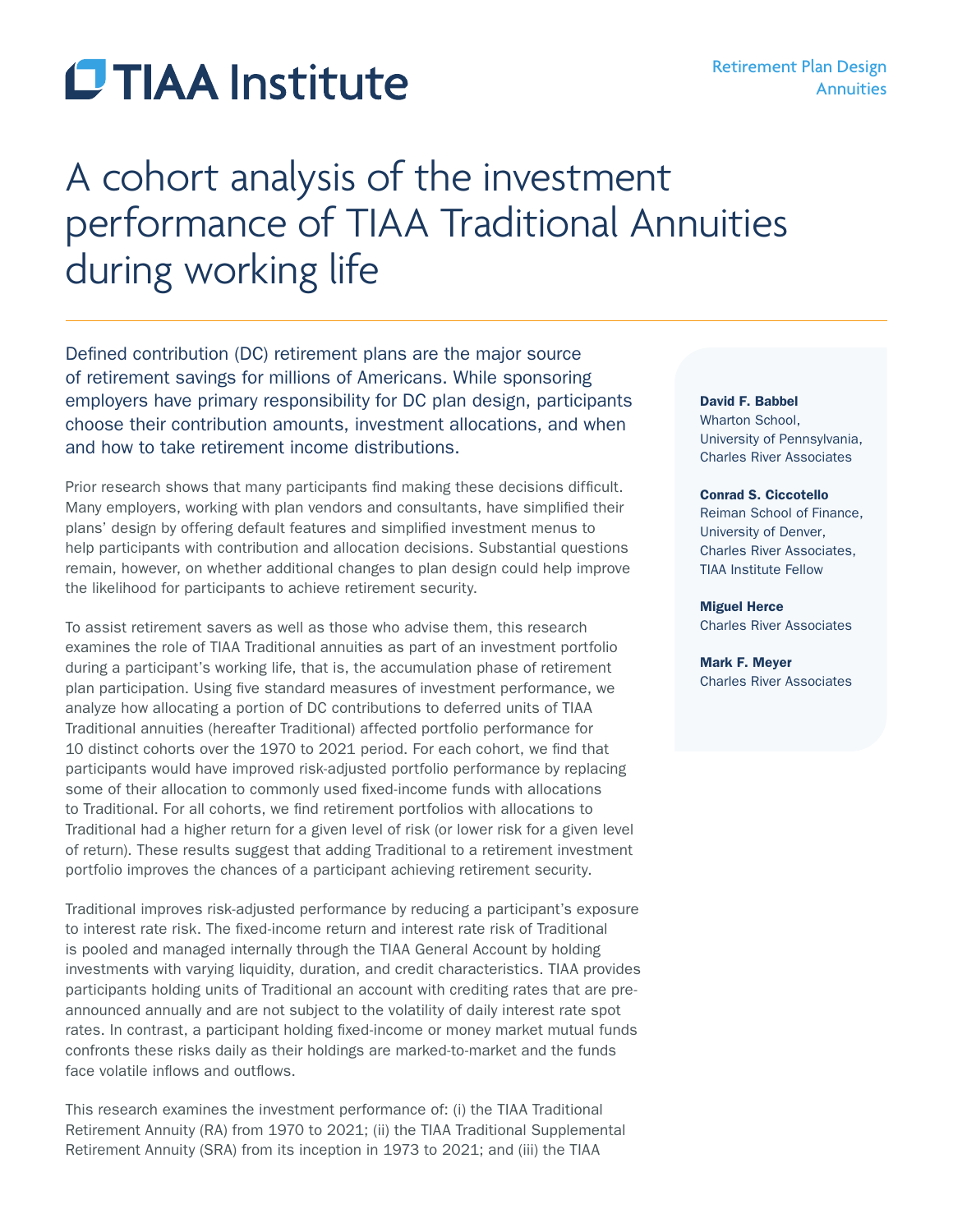Traditional Retirement Choice Plus Annuity (RCP) from its inception in 2006 to 2021. The SRA and RCP versions provide more liquidity for participants than the RA but typically have lower crediting rates. Our results apply across all three versions of the Traditional annuities.

To examine relative risk-adjusted performance of portfolios, the analysis includes a range of investment alternatives for comparison. The six other fund investments analyzed in the context of a DC plan retirement portfolio are proxied by expense-adjusted returns of indexes representing large U.S. stocks, small U.S. stocks, 10+ year high-quality corporate bonds, 20+ year U.S. Treasury bonds, intermediate-term U.S. government/ credit instruments, and money market funds. In the context of a DC plan, these investment proxies can be characterized as representative of mutual fund offerings in a plan with that particular investment objective. Our analysis covers successive five-year cohorts (1970, 1975, 1980, etc.) from 1970 to 2010, allowing us to examine performance over a full range of economic and market conditions. We use five standard measures of investment performance in the analysis.

#### **1** Average returns and variability of returns

All versions of Traditional exhibit higher average returns compared to money market and intermediate-term U.S. government/credit funds over all studied cohorts from March 1970 through February 2021. While equities and long-term bonds tend to earn higher average returns than the Traditional annuities over this time frame, the analysis also demonstrates that Traditional annuities exhibit significantly lower variability in returns than any of the six investment alternatives

# **2** Risk-adjusted returns?

For all cohorts and for each version of Traditional, we find that asset returns per unit of risk, as measured by the Sharpe ratio, substantially exceeded those of all alternative investments studied. Moreover, when focusing on downside risk via the Sortino ratio, Traditional annuities have lower downside risk relative to any alternative investment class examined, for every cohort studied. These results provide robust evidence in favor of the strong downside protection, the high return-torisk ratio, and the long-term resilience of the investment performance of the Traditional annuities.

# **3** Efficient investment frontiers

Efficient investment frontier analysis illustrates what mixture of portfolio asset allocations provides the best expected return for a given level of risk. Our analysis finds that, for each cohort studied, adding any version of Traditional to the portfolio improves the efficient investment frontier compared to alternative portfolios without Traditional. For lower levels of return risk, a portfolio adding any version of Traditional provides the highest available return compared to alternative portfolios. The higher expected return per unit of risk achieved by replacing money market and intermediateterm government fund allocations with Traditional annuities is a significant benefit to DC plan participants.

#### **4** Optimal portfolio weights

Analysis of optimal portfolio weights offers insights into how participants can best allocate funds across different asset classes within a retirement portfolio. For participants without access to Traditional annuities through their DC retirement plan investment menu, the set of optimal portfolio weights include significant allocations to money market and intermediate-term government/credit bond funds. Adding any version of Traditional to the investment menu significantly changes the optimal portfolio weights, with allocations to Traditional eliminating allocations to money market and intermediate-term government/ credit bond funds. Once Traditional annuities are added to a participant's retirement investment portfolio, the lowest average returns attainable are higher than those available with money market and intermediate-term government/credit bond funds.

### **5** Stochastic dominance

Stochastic dominance (SD) is a statistical approach that compares the performance of investments based on the entire distribution of historical investment returns (instead of relying only on summary parameters such the mean and variance), providing insights into the relative desirability of an asset under very general conditions. If an investment exhibits firstorder SD over other investments, then it should be preferred as an investment choice by any rational investor. If an investment exhibits second-order SD over other investments, then it should be preferred as an investment choice by any risk-averse investor. The Traditional RA exhibited first-order SD over money market